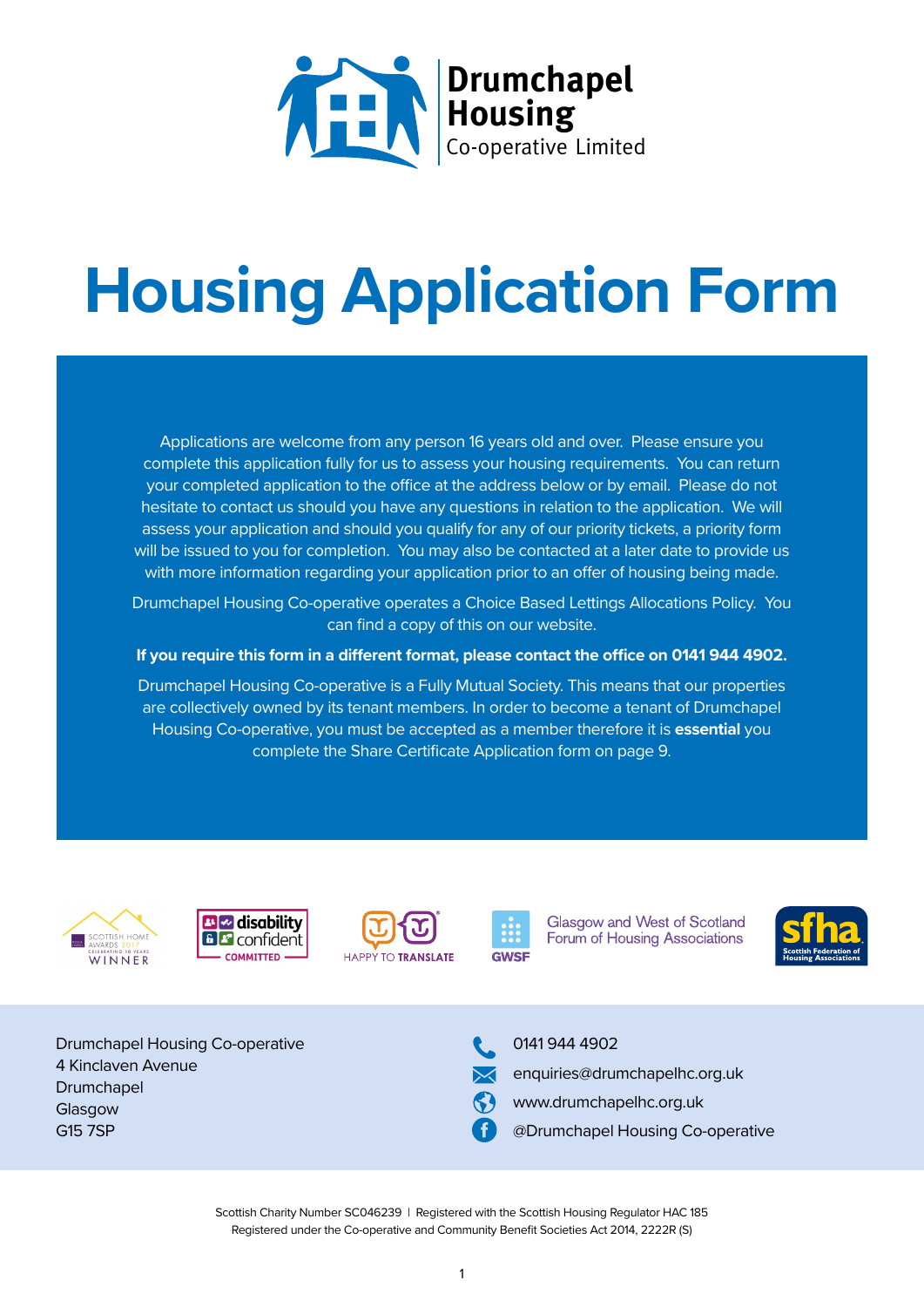#### **Applicant Details**

| <b>Main Applicant</b>                                                    | <b>Joint applicant</b>                                                   |  |
|--------------------------------------------------------------------------|--------------------------------------------------------------------------|--|
| <b>Title</b>                                                             | <b>Title</b>                                                             |  |
| <b>First Name</b>                                                        | <b>First Name</b>                                                        |  |
| <b>Middle Name(s)</b>                                                    | Middle Name(s)                                                           |  |
| Surname                                                                  | Surname                                                                  |  |
| Date of Birth                                                            | Date of Birth                                                            |  |
| National Insurance Number                                                | National Insurance Number                                                |  |
| Is this person pregnant?<br>(If yes please confirm<br>expected due date) | Is this person pregnant?<br>(If yes please confirm<br>expected due date) |  |

**Please confirm the relationship between the main and joint applicant?** (e.g. couple, mother and daughter etc)

.......................................................................................................................................................................................

#### **Contact Details**

| <b>Main Applicant</b> | Joint applicant      |  |
|-----------------------|----------------------|--|
| Mobile Number         | <b>Mobile Number</b> |  |
| <b>Home Number</b>    | <b>Home Number</b>   |  |
| Email address         | <b>Email address</b> |  |

#### **Current Address**

| <b>Main Applicant</b> | Joint applicant<br>(if different) |  |
|-----------------------|-----------------------------------|--|
| <b>Address</b>        | <b>Address</b>                    |  |
|                       |                                   |  |
| Town/City             | Town/City                         |  |
| <b>Postcode</b>       | <b>Postcode</b>                   |  |
| Date moved in         | Date moved in                     |  |

#### **Correspondence Address (if different from above)**

| <b>Main Applicant</b> | Joint applicant |  |
|-----------------------|-----------------|--|
| <b>Address</b>        | <b>Address</b>  |  |
|                       |                 |  |
| Town/City             | Town/City       |  |
| <b>Postcode</b>       | <b>Postcode</b> |  |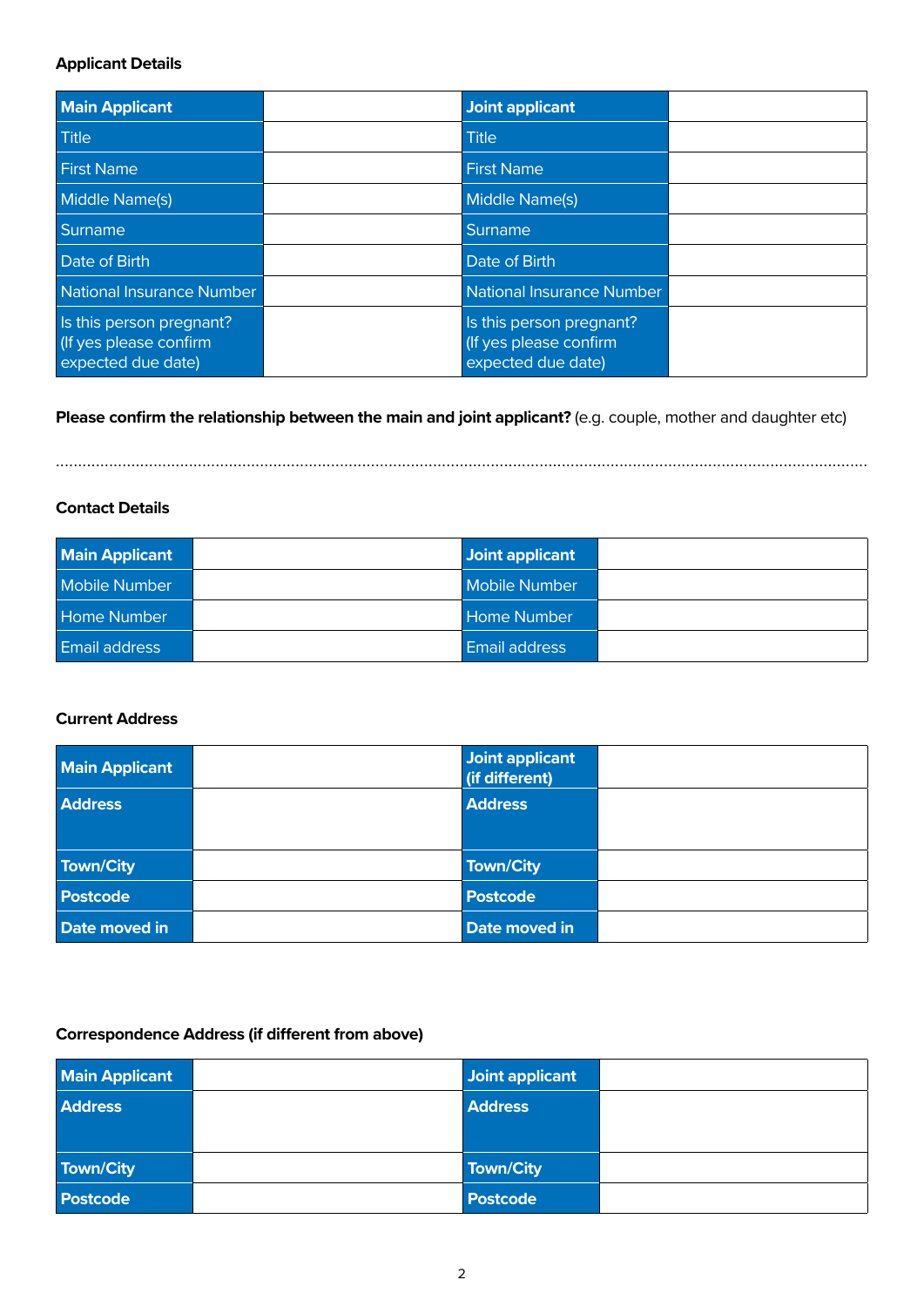#### **Household Details**

| <b>Name</b> | Date of Birth | <b>Relationship</b> | <b>Sex</b> | Moving with you<br>Yes/No |
|-------------|---------------|---------------------|------------|---------------------------|
|             |               |                     |            |                           |
|             |               |                     |            |                           |
|             |               |                     |            |                           |
|             |               |                     |            |                           |
|             |               |                     |            |                           |
|             |               |                     |            |                           |

|                                                                                                            | <b>Yes</b> | <b>No</b> |
|------------------------------------------------------------------------------------------------------------|------------|-----------|
| Is there anyone else moving with you who does not currently live with you including<br>access to children? |            |           |
| If yes, please state details below:                                                                        |            |           |
|                                                                                                            |            |           |
|                                                                                                            |            |           |

| <b>Name</b> | Date of Birth | <b>Relationship</b> | <b>Sex</b> | <b>Access only<br/>Yes/No</b> |
|-------------|---------------|---------------------|------------|-------------------------------|
|             |               |                     |            |                               |
|             |               |                     |            |                               |
|             |               |                     |            |                               |

#### **Current living circumstances (please tick relevant box)**

| <b>Housing Association/Housing</b><br>Co-operative tenant |  |
|-----------------------------------------------------------|--|
| Council tenant                                            |  |
| <b>Private tenant</b>                                     |  |
| Owner occupier                                            |  |
| <b>Temporary homeless</b>                                 |  |
| accommodation                                             |  |
| Living with relatives                                     |  |
| Living with friends                                       |  |
| Lodger                                                    |  |
| Other (please confirm)                                    |  |

### **Type of accommodation (please tick relevant box)**

| Bedsit/Studio flat           |  |
|------------------------------|--|
| Tenement flat                |  |
| Multi-storey flat            |  |
| Maisonette                   |  |
| Four in a block (lower flat) |  |
|                              |  |
| Four in a block (upper flat) |  |
| <b>Terraced home</b>         |  |
| Semi-detached home           |  |
| Detached home                |  |

#### **Number of bedrooms:**

| <b>Double</b> |  |
|---------------|--|
| Single        |  |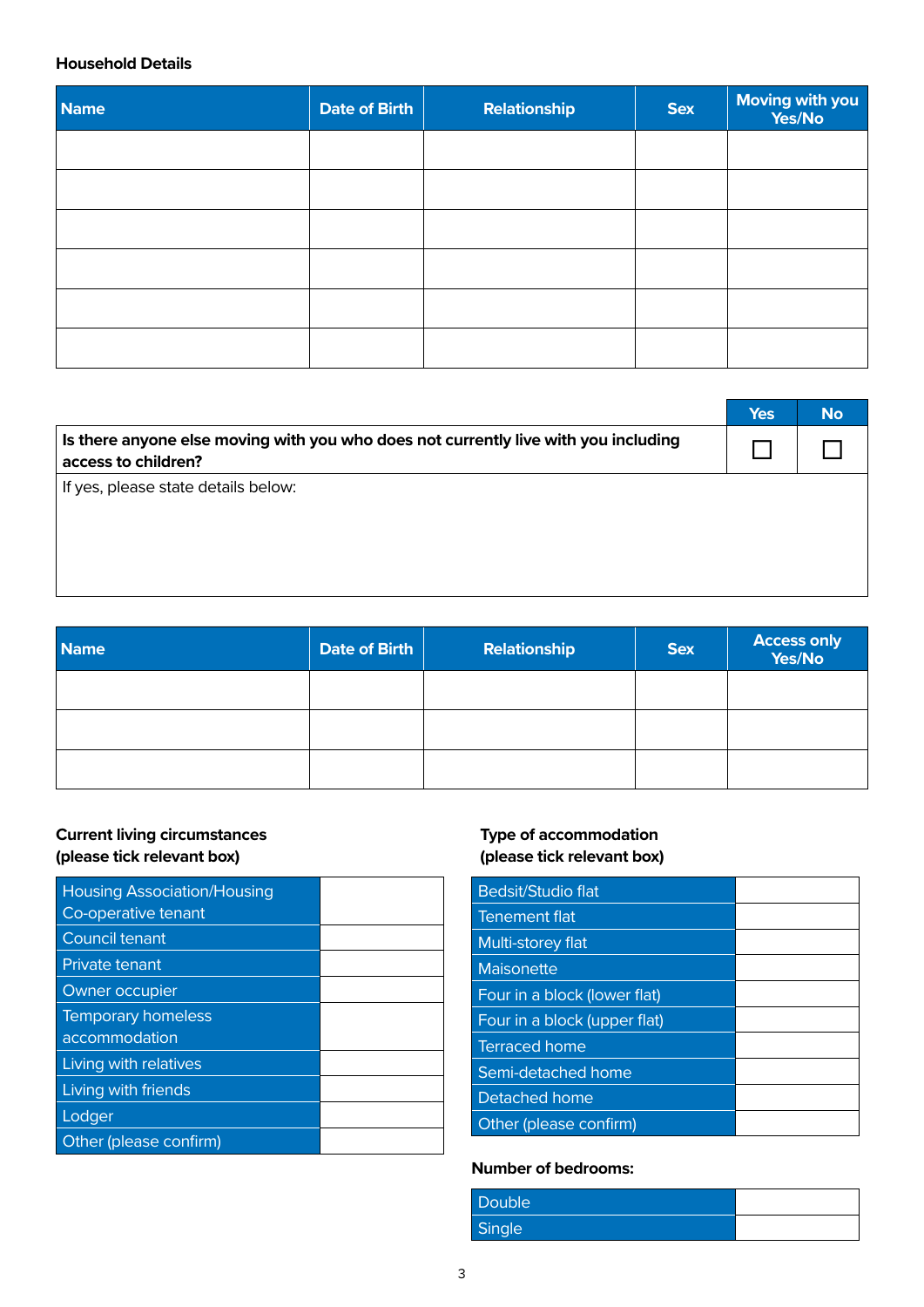#### **Landlord details:**

#### **Condition of property (please tick any that apply)**

| No fixed bath/shower                           |  |
|------------------------------------------------|--|
| No running water                               |  |
| Inadequate hot water supply                    |  |
| No central heating                             |  |
| No double glazing                              |  |
| <b>Extensive dampness/water</b><br>penetration |  |
| <b>Structural problems</b>                     |  |
| Rodent or insect infestation                   |  |
| <b>Closing Order served</b>                    |  |

|                                                                                                                                                                                                                                                                                         | Yes | No |
|-----------------------------------------------------------------------------------------------------------------------------------------------------------------------------------------------------------------------------------------------------------------------------------------|-----|----|
| Are you homeless or threatened<br>with homelessness?                                                                                                                                                                                                                                    |     |    |
| If Yes, have you presented as<br>homeless to the local authority?                                                                                                                                                                                                                       |     |    |
| If no, you can continue to complete this application<br>however please contact the North West Homeless<br>Casework Team 0141 276 6168 if you reside in the<br>North West of Glasgow. If you reside in any other<br>area, please contact your local authority Homeless<br>Casework Team. |     |    |

........................................................................................

#### **Insecure accommodation (please tick any that apply)**

| Under a Notice to Quit        |  |
|-------------------------------|--|
| Mortgage repossession pending |  |
| Tied accommodation            |  |
| Tenant in a hostel            |  |

#### **Please list all addresses in the past 5 years: Previous Address 1**

| <b>Main Applicant</b>     | Joint applicant    |  |
|---------------------------|--------------------|--|
| <b>Address</b>            | <b>Address</b>     |  |
|                           |                    |  |
|                           |                    |  |
| Town/City                 | Town/City          |  |
| Postcode                  | Postcode           |  |
| <b>Reason for leaving</b> | Reason for leaving |  |
|                           |                    |  |
| Date moved in             | Date moved in      |  |
| Date moved out            | Date moved out     |  |
| Name of Landlord          | Name of Landlord   |  |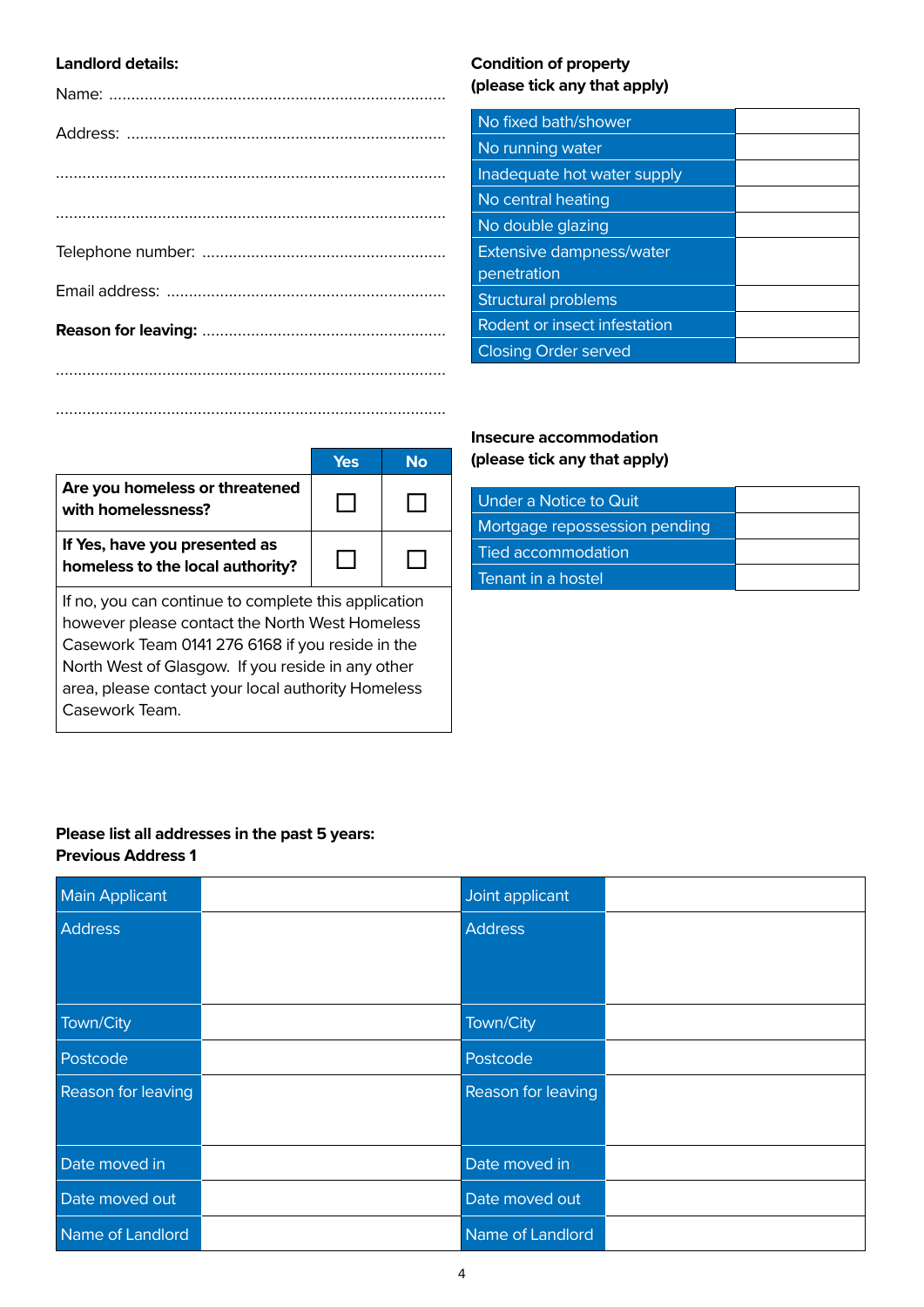#### **Previous Address 2**

| <b>Main Applicant</b>     | <b>Joint applicant</b> |  |
|---------------------------|------------------------|--|
| <b>Address</b>            | <b>Address</b>         |  |
|                           |                        |  |
| Town/City                 | Town/City              |  |
| Postcode                  | Postcode               |  |
| <b>Reason for leaving</b> | Reason for leaving     |  |
| Date moved in             | Date moved in          |  |
| Date moved out            | Date moved out         |  |
| Name of Landlord          | Name of Landlord       |  |

#### **Previous Address 3**

| <b>Main Applicant</b>     | <b>Joint applicant</b> |  |
|---------------------------|------------------------|--|
| <b>Address</b>            | <b>Address</b>         |  |
|                           |                        |  |
| Town/City                 | Town/City              |  |
| Postcode                  | Postcode               |  |
| <b>Reason for leaving</b> | Reason for leaving     |  |
| Date moved in             | Date moved in          |  |
| Date moved out            | Date moved out         |  |
| Name of Landlord          | Name of Landlord       |  |

|                                                                                                                                                                        | <b>Yes</b> | <b>No</b> |
|------------------------------------------------------------------------------------------------------------------------------------------------------------------------|------------|-----------|
| Has anyone ever taken action against you, the joint applicant or anyone who will be<br>living with you for anti-social behaviour?                                      |            |           |
| If yes, please give details below:                                                                                                                                     |            |           |
|                                                                                                                                                                        |            |           |
| Do you or the joint application have any current or former rent arrears, mortgage arrears<br>or rechargeable repairs arrears?                                          |            |           |
| Please confirm type(s) of arrears outstanding and for what address(es)?                                                                                                |            |           |
|                                                                                                                                                                        |            |           |
| Please confirm the balance(s) outstanding?                                                                                                                             |            |           |
|                                                                                                                                                                        |            |           |
| Please confirm if you have maintained a payment arrangement(s) for 13 weeks/3months?<br>If yes, please provide evidence of this from your current or previous landlord |            |           |
| If no, please confirm reason(s) below:                                                                                                                                 |            |           |
|                                                                                                                                                                        |            |           |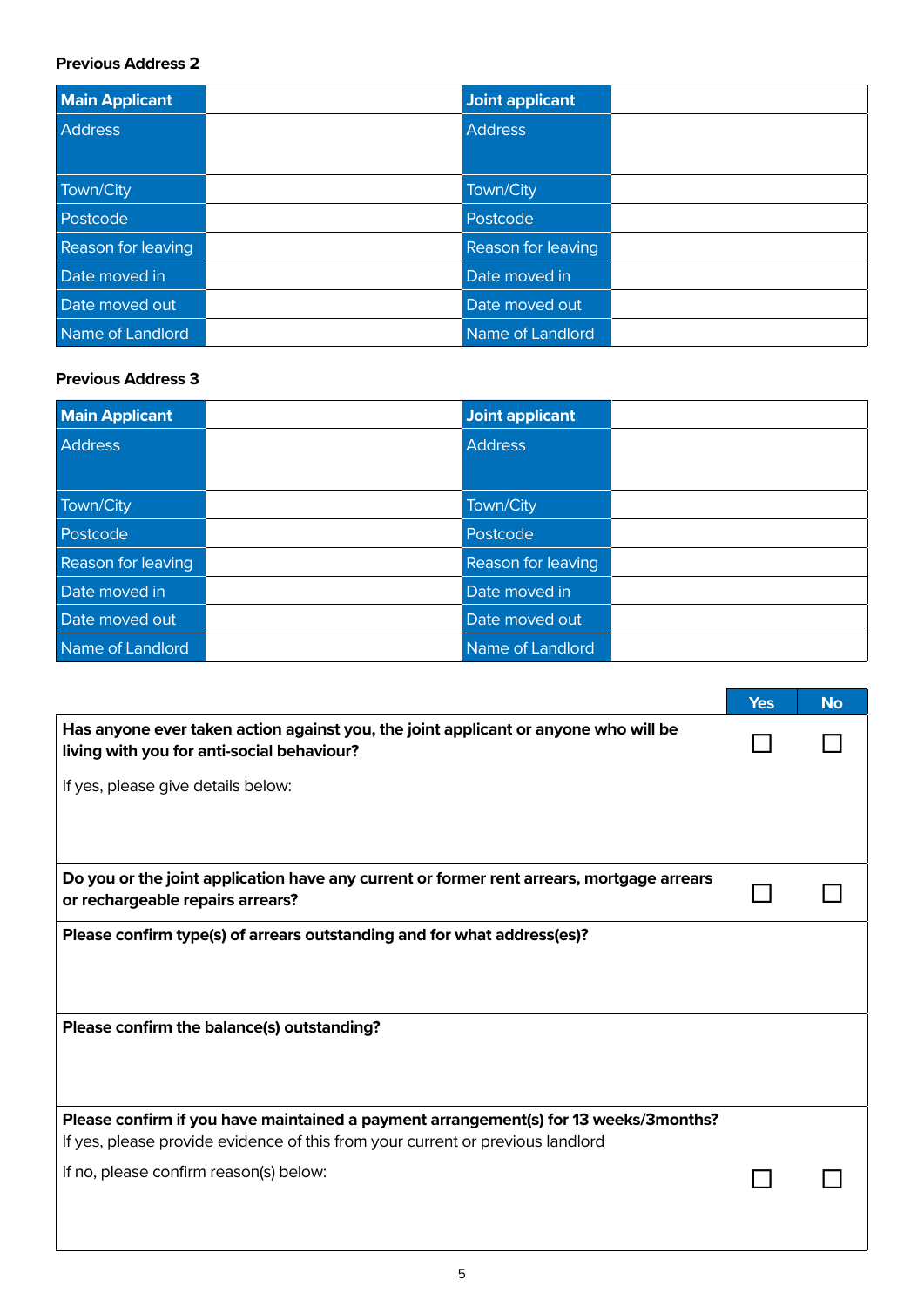### **Reason for Housing (please tick any that apply)**

| Assessed as unintentionally homeless by the<br>local authority                        | Notice to Quit                               |  |
|---------------------------------------------------------------------------------------|----------------------------------------------|--|
| Overcrowding (property too small)                                                     | Mortgage repossession                        |  |
| Medical needs (current accommodation cannot<br>be adapted to meet your medical needs) | <b>Tied accommodation</b>                    |  |
| Medical needs (other)                                                                 | <b>Leaving HM Forces</b>                     |  |
| <b>Below Tolerable Standard</b>                                                       | Relationship breakdown (separating partners) |  |
| Under-occupied (property too big)                                                     | <b>Shared amenities</b>                      |  |
| Demolition or regeneration                                                            | No fixed address                             |  |
| Leaving care                                                                          | Require care and support                     |  |
| Leaving hospital/supported accommodation                                              | Job reasons                                  |  |
| Domestic abuse                                                                        | Living in multi-storey accommodation         |  |
| Harassment                                                                            | Other (please state):                        |  |

#### **What size of property would you consider? (please state number of bedrooms)**

**What type of property would you consider?**

| Tenement flat (ground floor) | Four in a block (upper)       |  |
|------------------------------|-------------------------------|--|
| Tenement flat (first floor)  | Bungalow (no internal stairs) |  |
| Tenement flat (any floor)    | <b>Terraced house</b>         |  |
| Four in a block (lower)      | Semi-detached house           |  |

.......................................................................................................................................................................................

|                                     | Yes | <b>No</b> |
|-------------------------------------|-----|-----------|
| Do you have any pets?               |     |           |
| If yes, please state type(s) below: |     |           |

#### **Economic Status (please tick relevant box)**

| <b>Main Applicant</b>                              | Joint applicant                                    |  |
|----------------------------------------------------|----------------------------------------------------|--|
| <b>Working full time</b><br>(35+ hours per week)   | Working full time<br>(35+ hours per week)          |  |
| Working part time (less than<br>35 hours per week) | Working part time (less than<br>35 hours per week) |  |
| Unemployed                                         | Unemployed                                         |  |
| At home (not seeking work)                         | At home (not seeking work)                         |  |
| Retired                                            | Retired                                            |  |
| <b>Student</b>                                     | <b>Student</b>                                     |  |
| <b>Disability</b>                                  | <b>Disability</b>                                  |  |
| Other (please state)                               | Other (please state)                               |  |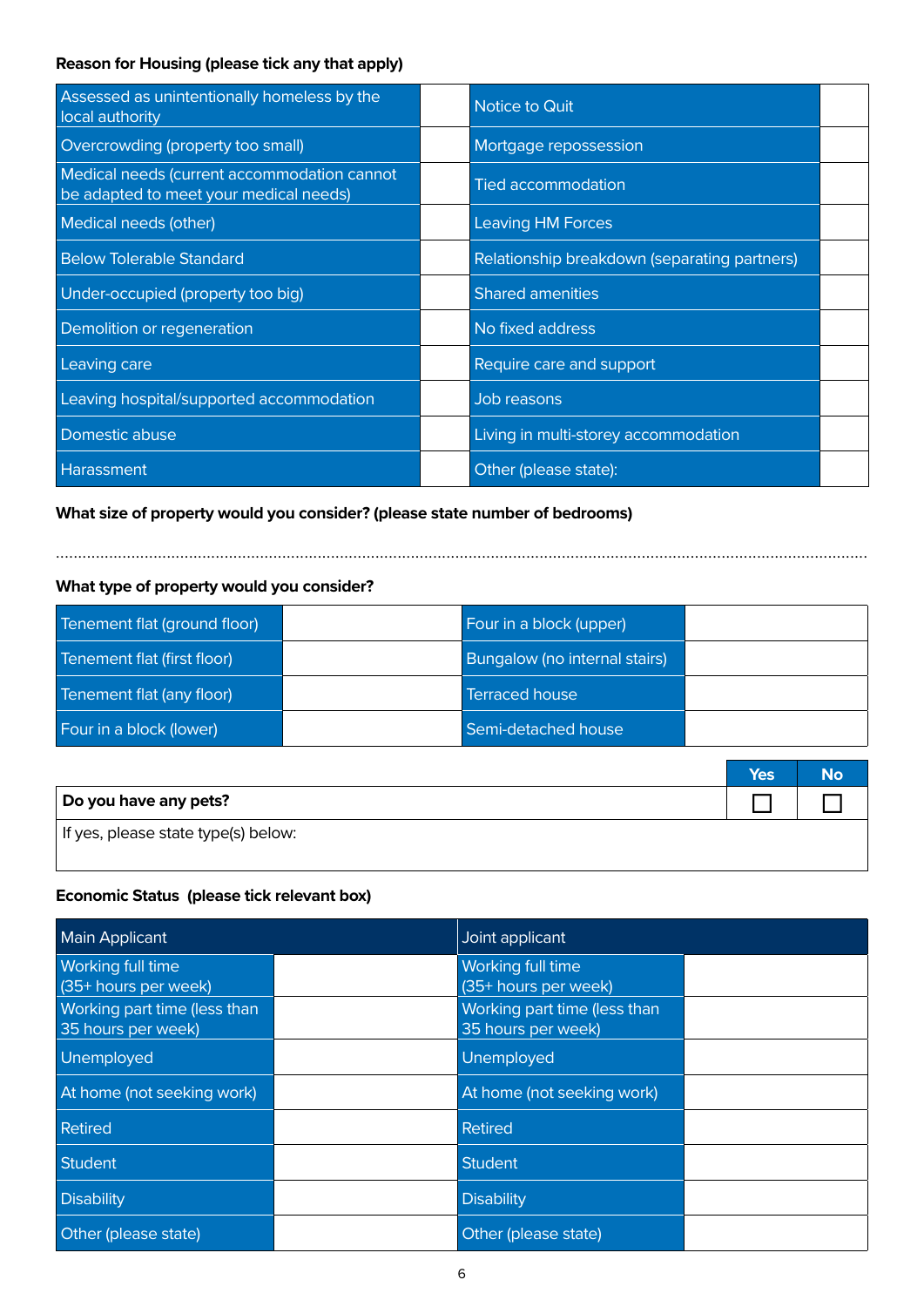| Please confirm if you, the joint applicant or any household members suffer from any disabilities that affect<br>your housing need? |  |
|------------------------------------------------------------------------------------------------------------------------------------|--|
| $\Box$ No<br>$\Box$ Yes                                                                                                            |  |
|                                                                                                                                    |  |
|                                                                                                                                    |  |
|                                                                                                                                    |  |
|                                                                                                                                    |  |
|                                                                                                                                    |  |
| Please confirm if you are moving to provide support or receive support from a friend or relative?                                  |  |
| $\Box$ Yes<br>$\Box$ No                                                                                                            |  |
|                                                                                                                                    |  |
|                                                                                                                                    |  |
|                                                                                                                                    |  |
|                                                                                                                                    |  |
|                                                                                                                                    |  |
| Please provide any other relevant information to support your application including any amenities you require:                     |  |
| (Please note that you will only be considered for properties containing the amenities you have stated)                             |  |
|                                                                                                                                    |  |
|                                                                                                                                    |  |
|                                                                                                                                    |  |
|                                                                                                                                    |  |
| As far as you know, are you related to a current or past (last 12 months) member of the Management Board or                        |  |
| any staff member of the Co-operative?                                                                                              |  |
| $\Box$ No<br>$\Box$ Yes                                                                                                            |  |
|                                                                                                                                    |  |
|                                                                                                                                    |  |
|                                                                                                                                    |  |
|                                                                                                                                    |  |
|                                                                                                                                    |  |
| <b>Sex Offenders Act 2003</b>                                                                                                      |  |
| Are you or anyone moving with you, required to register with the Police under the Sex Offenders Register?                          |  |
| $\Box$ No<br>$\Box$ Yes                                                                                                            |  |
|                                                                                                                                    |  |
|                                                                                                                                    |  |
|                                                                                                                                    |  |
|                                                                                                                                    |  |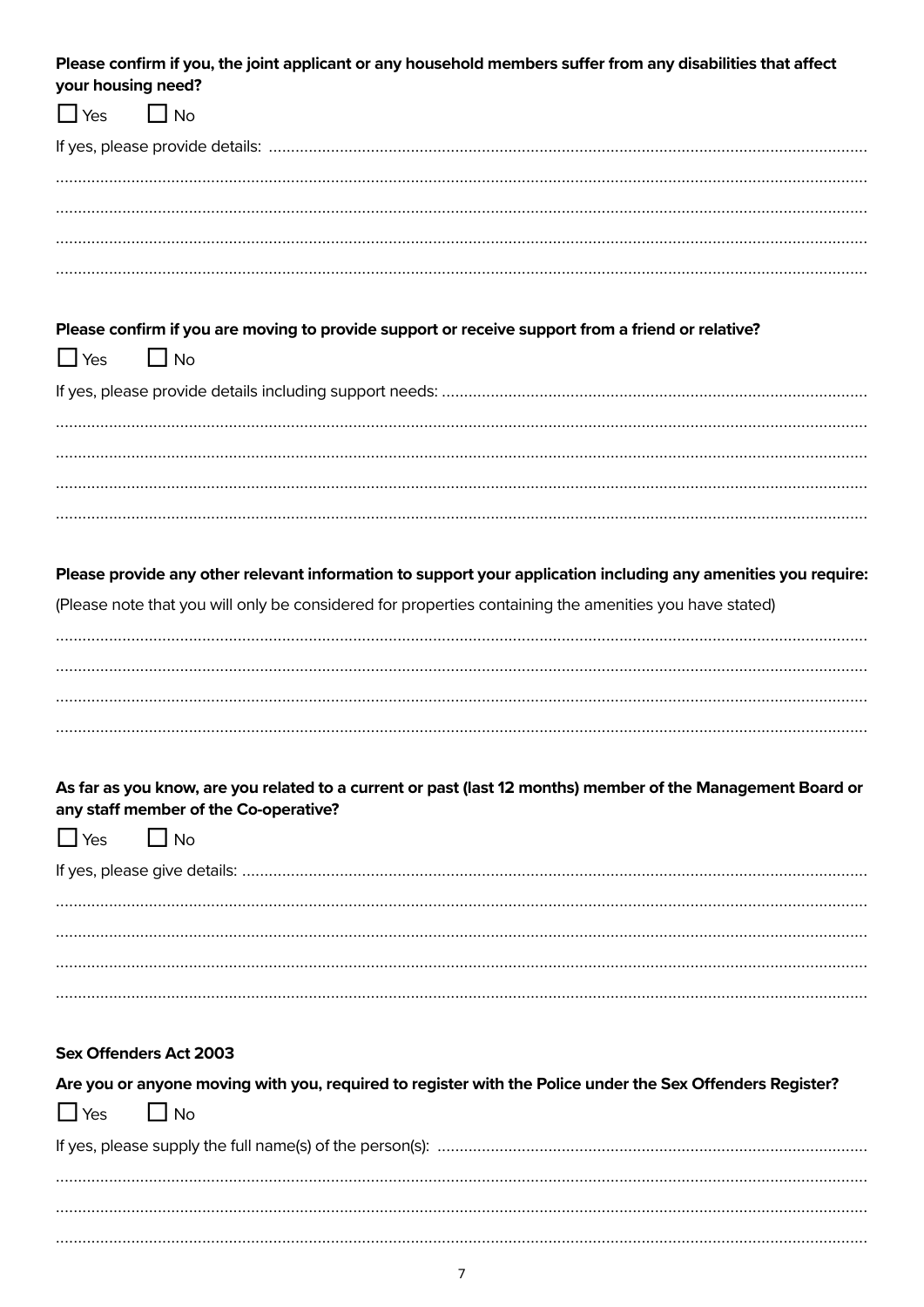#### **Declaration**

• Where health or disability information is provided, I consent to this information being used for the purposes of my application.

 $\Box$  Please tick to consent

- I declare that all the information I have provided on this application form is true and accurate. I will notify you of any changes in circumstances as soon as possible. I have checked that the information provided has been completed correctly and have read over the data entered before submitting.
- I understand that any false or misleading information or the withholding of information, that is material to my housing application now and at any time, may result in my application being cancelled, any offers of a tenancy being withdrawn, and may result in Drumchapel Housing Co-operative seeking repossession of any tenancy granted.
- I give Drumchapel Housing Co-operative permission under the Data Protection Act 2018 to obtain information from necessary sources to process my application for housing. This includes my current landlord and any previous landlords.
- I understand that Drumchapel Housing Co-operative will process the information within this form for the purposes of my housing application and in compliance with relevant data protection legislation (UK GDPR and DPA 2018). Further information on this processing and your rights in respect to the processing of your personal data can be found in our **Fair Processing Notice** on our website.

| <b>Main Applicant</b> | Joint applicant |  |
|-----------------------|-----------------|--|
| Name                  | Name            |  |
| Signature             | Signature       |  |
| Date                  | Date            |  |

If completing this form online, please note that your full name typed in the above box constitutes a signature and will be treated as such.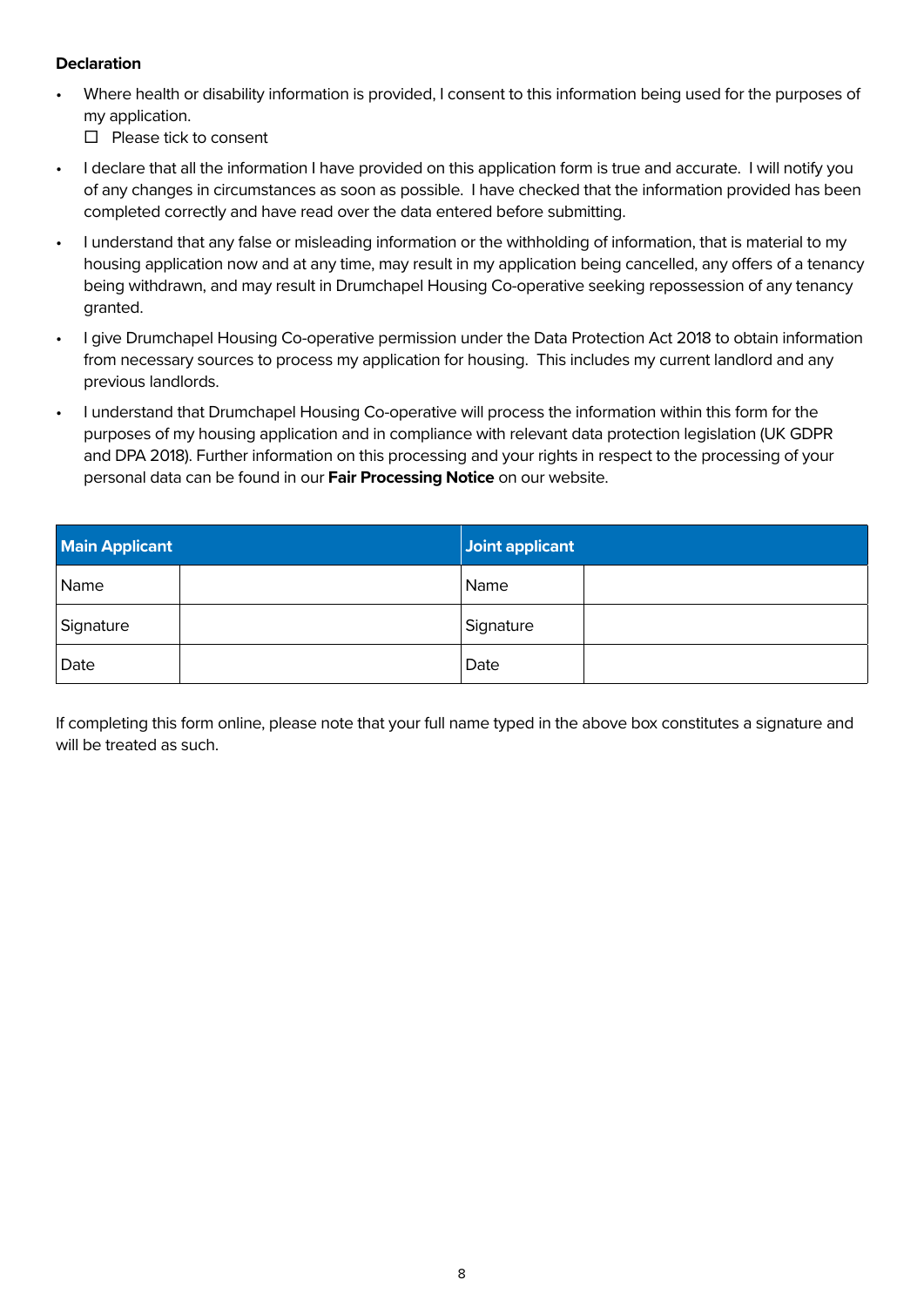

**Drumchapel Housing** Co-operative Limited

HOUSING REGISTRATION NO:

SHARE NO:

## **Share Certificate Application Form**

| <b>VOTING MEMBER</b>                                                                                                                                              |  |             |                                                                                                                                                                                                                       |  |  |
|-------------------------------------------------------------------------------------------------------------------------------------------------------------------|--|-------------|-----------------------------------------------------------------------------------------------------------------------------------------------------------------------------------------------------------------------|--|--|
| Name:                                                                                                                                                             |  |             |                                                                                                                                                                                                                       |  |  |
| <b>Current Address:</b>                                                                                                                                           |  |             |                                                                                                                                                                                                                       |  |  |
|                                                                                                                                                                   |  |             |                                                                                                                                                                                                                       |  |  |
| <b>Future Address</b>                                                                                                                                             |  |             |                                                                                                                                                                                                                       |  |  |
| (office use only)                                                                                                                                                 |  |             |                                                                                                                                                                                                                       |  |  |
| I hereby apply to become a member of Drumchapel Housing Co-operative Limited:                                                                                     |  |             |                                                                                                                                                                                                                       |  |  |
|                                                                                                                                                                   |  |             |                                                                                                                                                                                                                       |  |  |
|                                                                                                                                                                   |  |             |                                                                                                                                                                                                                       |  |  |
| <b>JOINT MEMBER</b>                                                                                                                                               |  |             |                                                                                                                                                                                                                       |  |  |
| Name:                                                                                                                                                             |  |             |                                                                                                                                                                                                                       |  |  |
| <b>Current Address:</b>                                                                                                                                           |  |             |                                                                                                                                                                                                                       |  |  |
|                                                                                                                                                                   |  |             |                                                                                                                                                                                                                       |  |  |
| <b>Future Address</b><br>(office use only)                                                                                                                        |  |             |                                                                                                                                                                                                                       |  |  |
|                                                                                                                                                                   |  |             |                                                                                                                                                                                                                       |  |  |
| I hereby apply to become a joint member of Drumchapel Housing Co-operative Limited:                                                                               |  |             |                                                                                                                                                                                                                       |  |  |
|                                                                                                                                                                   |  |             |                                                                                                                                                                                                                       |  |  |
|                                                                                                                                                                   |  |             |                                                                                                                                                                                                                       |  |  |
| <b>NOTES</b>                                                                                                                                                      |  |             |                                                                                                                                                                                                                       |  |  |
|                                                                                                                                                                   |  |             | Drumchapel Housing Co-operative Limited is a Fully Mutual Co-operative. Members will not have the right to<br>purchase the property under the Tenants Rights (Scotland) Act 1980 and the Housing (Scotland) Act 1986. |  |  |
|                                                                                                                                                                   |  |             | Our Board approve all membership applications, your name is shared with Board during the application                                                                                                                  |  |  |
| process.                                                                                                                                                          |  |             |                                                                                                                                                                                                                       |  |  |
| Where a joint application is made, only the member whose name stands first in the register of members of the                                                      |  |             |                                                                                                                                                                                                                       |  |  |
| Co-operative shall be entitled to exercise the rights of membership. If a member of the Co-operative ends their<br>tenancy, the £1.00 share capital is forfeited. |  |             |                                                                                                                                                                                                                       |  |  |
|                                                                                                                                                                   |  |             | Please complete this Share Certificate Application Form and return with your Housing Application Form.                                                                                                                |  |  |
| YOU DO NOT NEED TO PAY FOR THE PURCHASE OF YOUR SHARE AT THIS TIME.                                                                                               |  |             |                                                                                                                                                                                                                       |  |  |
| <b>FOR OFFICE USE ONLY</b>                                                                                                                                        |  | <b>DATE</b> | <b>SIGNED</b>                                                                                                                                                                                                         |  |  |
| Membership Application (effective from)                                                                                                                           |  |             |                                                                                                                                                                                                                       |  |  |
| <b>Membership Application Approval</b>                                                                                                                            |  |             |                                                                                                                                                                                                                       |  |  |
| £1 Share Capital Paid<br><b>Transfers/Terminations</b>                                                                                                            |  |             |                                                                                                                                                                                                                       |  |  |
| £1 Share Transfer                                                                                                                                                 |  |             |                                                                                                                                                                                                                       |  |  |
| Forfeited                                                                                                                                                         |  |             |                                                                                                                                                                                                                       |  |  |
|                                                                                                                                                                   |  |             |                                                                                                                                                                                                                       |  |  |
| <b>Exemptions</b>                                                                                                                                                 |  |             |                                                                                                                                                                                                                       |  |  |